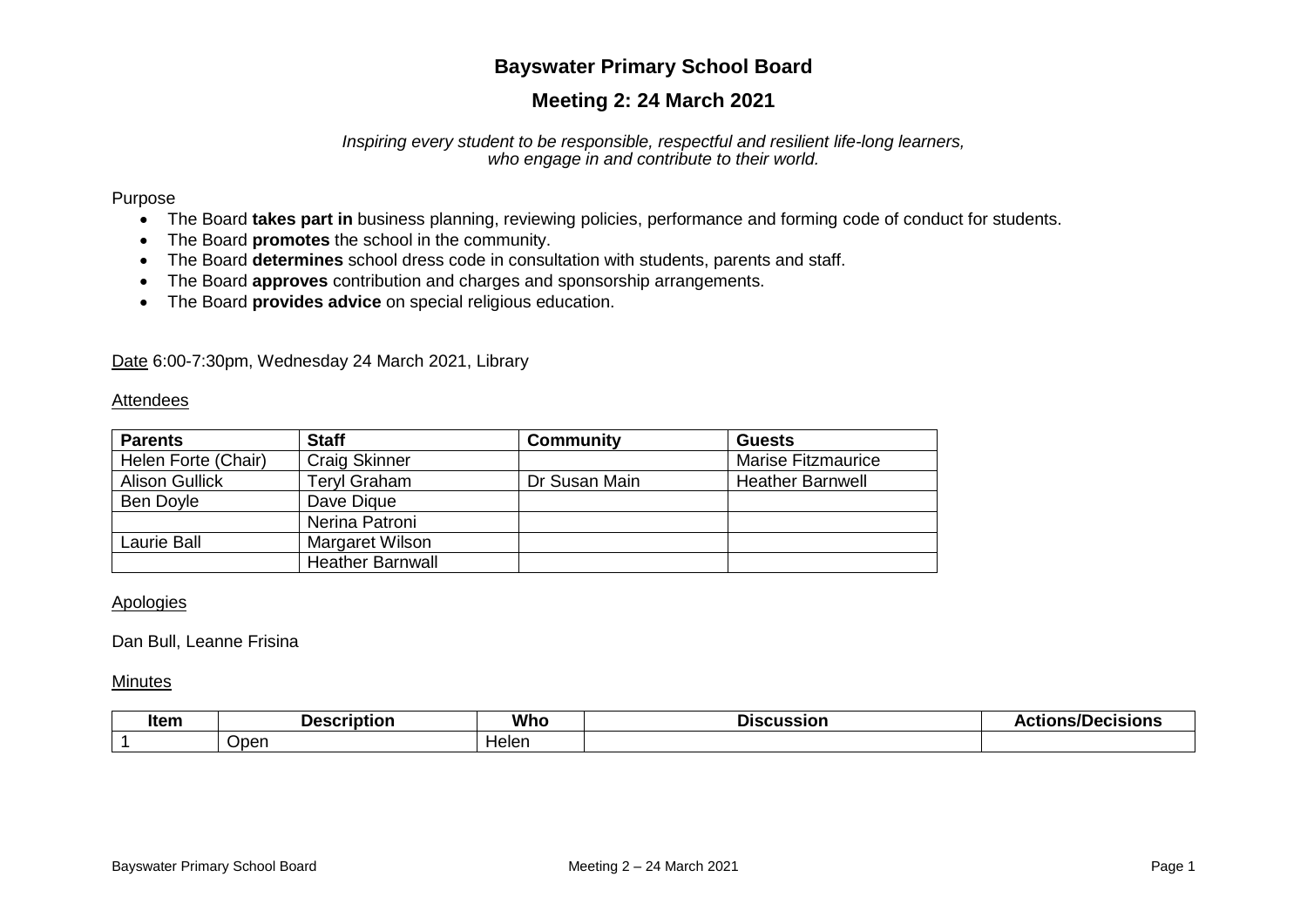| $\overline{2}$ | Confirm minutes from previous<br>meeting and action log<br>$w \equiv$<br><b>Bayswater Primary</b><br>School - Meeting 12<br>$w \equiv$<br><b>Bayswater Primary</b><br><b>School Board Meetin</b> | Helen | No outstanding actions.                                                                                                                                                                                                                                                                                                                                                                                                                                                                                                                                                                                                                                                                                                                                                                                                                                                                                                                  | Accepted as written.                                                                                                     |
|----------------|--------------------------------------------------------------------------------------------------------------------------------------------------------------------------------------------------|-------|------------------------------------------------------------------------------------------------------------------------------------------------------------------------------------------------------------------------------------------------------------------------------------------------------------------------------------------------------------------------------------------------------------------------------------------------------------------------------------------------------------------------------------------------------------------------------------------------------------------------------------------------------------------------------------------------------------------------------------------------------------------------------------------------------------------------------------------------------------------------------------------------------------------------------------------|--------------------------------------------------------------------------------------------------------------------------|
| 3              | Reaffirm the Board's Code of<br>Conduct<br>$\overline{w}$<br><b>Bayswater Primary</b><br>School Council code                                                                                     | Helen | Agreed.                                                                                                                                                                                                                                                                                                                                                                                                                                                                                                                                                                                                                                                                                                                                                                                                                                                                                                                                  |                                                                                                                          |
| 4              | Principal's Report                                                                                                                                                                               | Craig | Swimming carnival won by Red faction.<br>$\bullet$<br>Students wore orange for Harmony Week.<br>$\bullet$<br>Year 3-6 students participated in Sculptures by<br>$\bullet$<br>the Sea excursion.<br>Solar panels have been approved and will be<br>installed over the school holidays.<br>Staffroom and library renovations will also be<br>$\bullet$<br>undertaken during the holidays.<br>Following the state election, funding of<br>$\bullet$<br>\$58,000 was received from local member Lisa<br>Baker to go towards air conditioning in the<br>upper primary.<br>2021 Administration team - Craig K-P, Dave<br>year 1-3 and Belinda year 4-6.<br>Performing arts choirs, dance troupe and band<br>commenced.<br>Third party consent – only 6 students<br>outstanding, to follow up.<br>School Psychologist has been employed for<br>$\bullet$<br>additional hours and is able to be more<br>proactive, including presenting a parent | Action 2.1: Craig to keep<br>Board updated on the<br>proposed audit and<br>development of the<br>business plan for 2022. |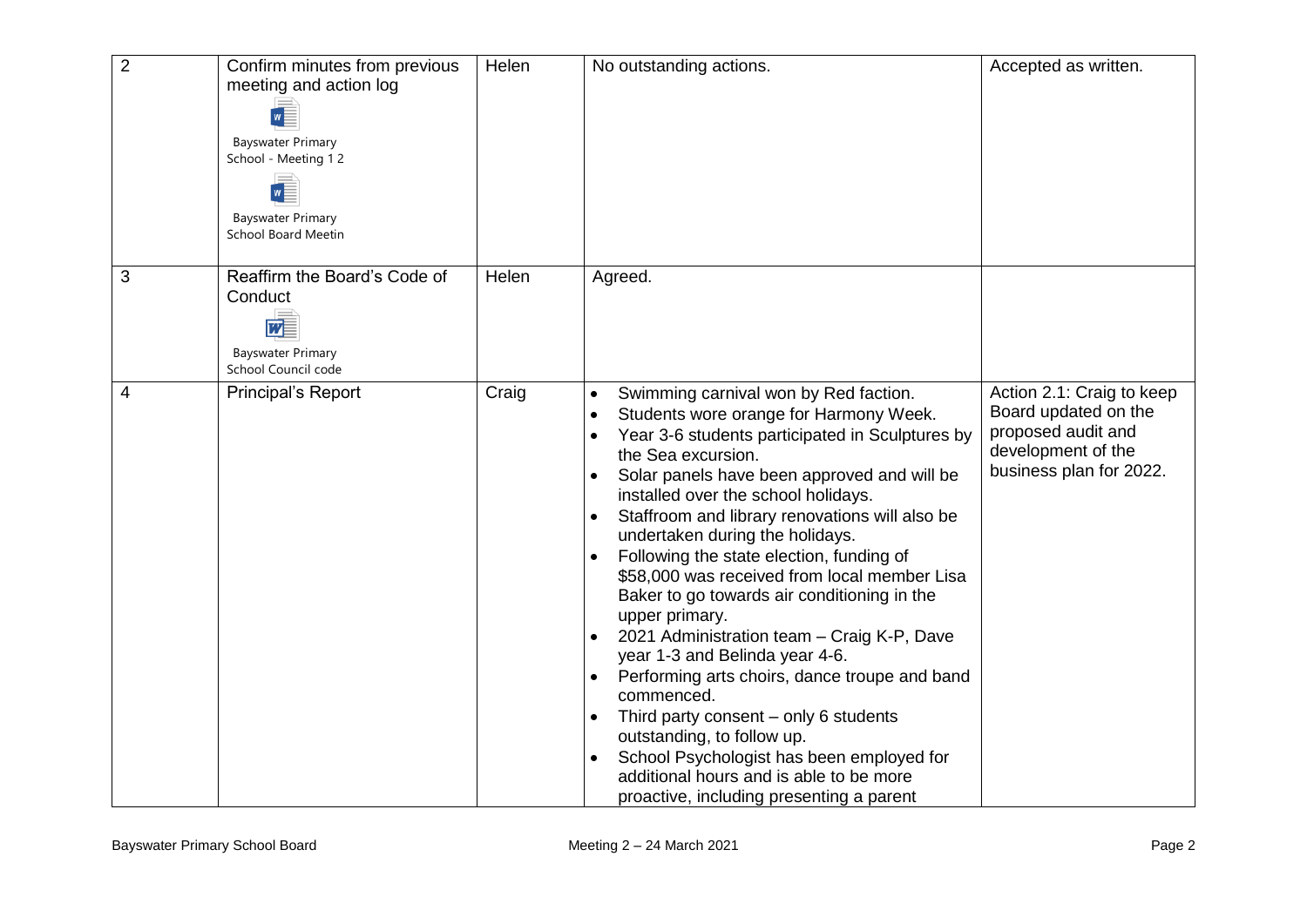|   |                               |                   | workshop each term (e.g. anxiety, transition to<br>high school)<br>6 new preservice teachers participating in the<br>PLaN program this year - complete practicum<br>at school and provide intervention support for<br>Tier 3 students.<br>Working with Dr Susan Main, ECU, on process<br>for implementing a Science of Reading<br>approach. Susan will visit classrooms and<br>work with staff on School Development Day.<br>Craig participated in a school review at<br>another high performing school, which was a<br>useful experience. Kaya Consulting completed<br>an audit of school culture and staff wellbeing<br>as part of the review, over 18 months. Craig<br>has received an initial quote for a similar<br>process at Bayswater and will consider other<br>quotes and tailor to meet our budget.<br>Craig had planned to have a new business<br>plan in place from $2021 -$ this will be<br>reconsidered in the light of the proposed audit<br>of literacy, culture and wellbeing, as these<br>significant initiatives will provide strategies for<br>the business plan. The current plan runs to the<br>end of 2021. Board support proposed<br>approach.<br>Upcoming events - Easter hat parade<br>Thursday 1 April, Anzac assembly, NAPLAN<br>11-24 May. |
|---|-------------------------------|-------------------|--------------------------------------------------------------------------------------------------------------------------------------------------------------------------------------------------------------------------------------------------------------------------------------------------------------------------------------------------------------------------------------------------------------------------------------------------------------------------------------------------------------------------------------------------------------------------------------------------------------------------------------------------------------------------------------------------------------------------------------------------------------------------------------------------------------------------------------------------------------------------------------------------------------------------------------------------------------------------------------------------------------------------------------------------------------------------------------------------------------------------------------------------------------------------------------------------------------------------------------------------------------------------|
| 5 | Final overview of Budget 2021 | Craig /<br>Marise | Action 2.2: Marise to<br>431 students at census, c435 currently.<br>provide further<br>Total SCF income \$4 015 994, total SCF<br>information re voluntary<br>salary expenditure \$3 867 588, cash income<br>contributions next term.<br>\$339 896, cash expenditure \$326 384.                                                                                                                                                                                                                                                                                                                                                                                                                                                                                                                                                                                                                                                                                                                                                                                                                                                                                                                                                                                          |
|   |                               |                   | Salaries budget include additional School<br>Psychologist time and provides buffer for<br>planning this year.                                                                                                                                                                                                                                                                                                                                                                                                                                                                                                                                                                                                                                                                                                                                                                                                                                                                                                                                                                                                                                                                                                                                                            |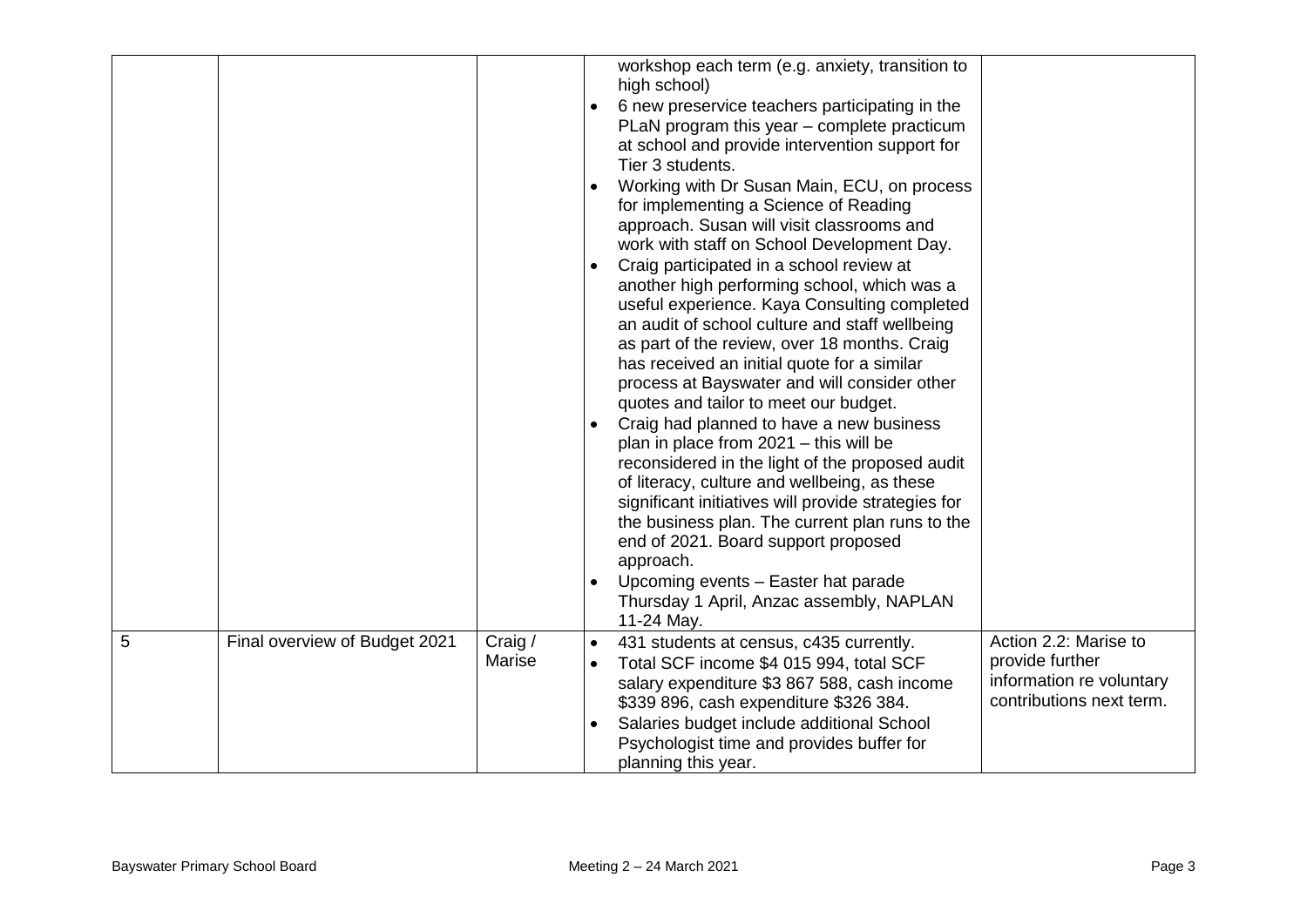|   |                                                                                                                   |                   | Salary variance used to increase staff time as<br>$\bullet$<br>release for leadership responsibilities. Can be<br>transferred to cash at any time, e.g. projects<br>requiring additional funds. Flexibility to employ<br>additional Education Assistant if required.<br>Voluntary contributions currently just under<br>$\bullet$<br>75%, which is a slight increase on last year -<br>to follow up next term.                                                                                                                                                                                                                                                                 |                                                                                                                                                                                        |
|---|-------------------------------------------------------------------------------------------------------------------|-------------------|--------------------------------------------------------------------------------------------------------------------------------------------------------------------------------------------------------------------------------------------------------------------------------------------------------------------------------------------------------------------------------------------------------------------------------------------------------------------------------------------------------------------------------------------------------------------------------------------------------------------------------------------------------------------------------|----------------------------------------------------------------------------------------------------------------------------------------------------------------------------------------|
| 6 | Note the Statement of<br>Expectation 2021-2024<br>$\frac{1}{\text{PDF}}$<br>Statement of<br>Expectations 2021 - 2 | Craig             | Craig presented the Statement of Expectation<br>2021-2024. Previously, schools had a Delivery<br>and Performance Agreement. This has been<br>updated/replaced, with more detail provided, and<br>clarifies the governance role of the Board. It is<br>aligned with the DoE strategic direction and focus<br>documents,<br>Face-to-face Board inductions were postponed<br>during 2020 due to COVID. John Forrest SHS is<br>running training in May, for those Board members<br>who haven't attended, or would like a refresher.<br>Consider induction at Board meeting end 2021 -<br>reset for 2022.                                                                           | The Board noted the<br><b>Statement of Expectation</b><br>2021-2024<br>Action 2.3: Consider face-<br>to-face Board<br>training/induction at<br>meeting end 2021, to<br>reset for 2022. |
| 7 | Overview of the 2020 Annual<br>Report                                                                             | Craig/<br>Heather | Compliance requirement - not required last<br>$\bullet$<br>year. Supposed to be a true reflection of the<br>year - bare facts.<br>Helen prepared input on behalf of the Board -<br>$\bullet$<br>agreed.<br>Heather presented draft Annual Report 2020.<br>$\bullet$<br>Suggested clarification regarding the NQS -<br>which standards are we meeting/not meeting<br>and what are we doing to address this.<br>Behaviour - high number of entries reflects<br>$\bullet$<br>teacher focus on entering data as part of a<br>proactive, preventative approach - suggested<br>providing this context in report.<br>NAPLAN data included as Annual Report not<br>required last year. | Action 2.4: Craig to<br>review behaviour data<br>and provide context.<br>Craig to circulate final<br>version, Helen to sign<br>and Board to endorse via<br>email.                      |